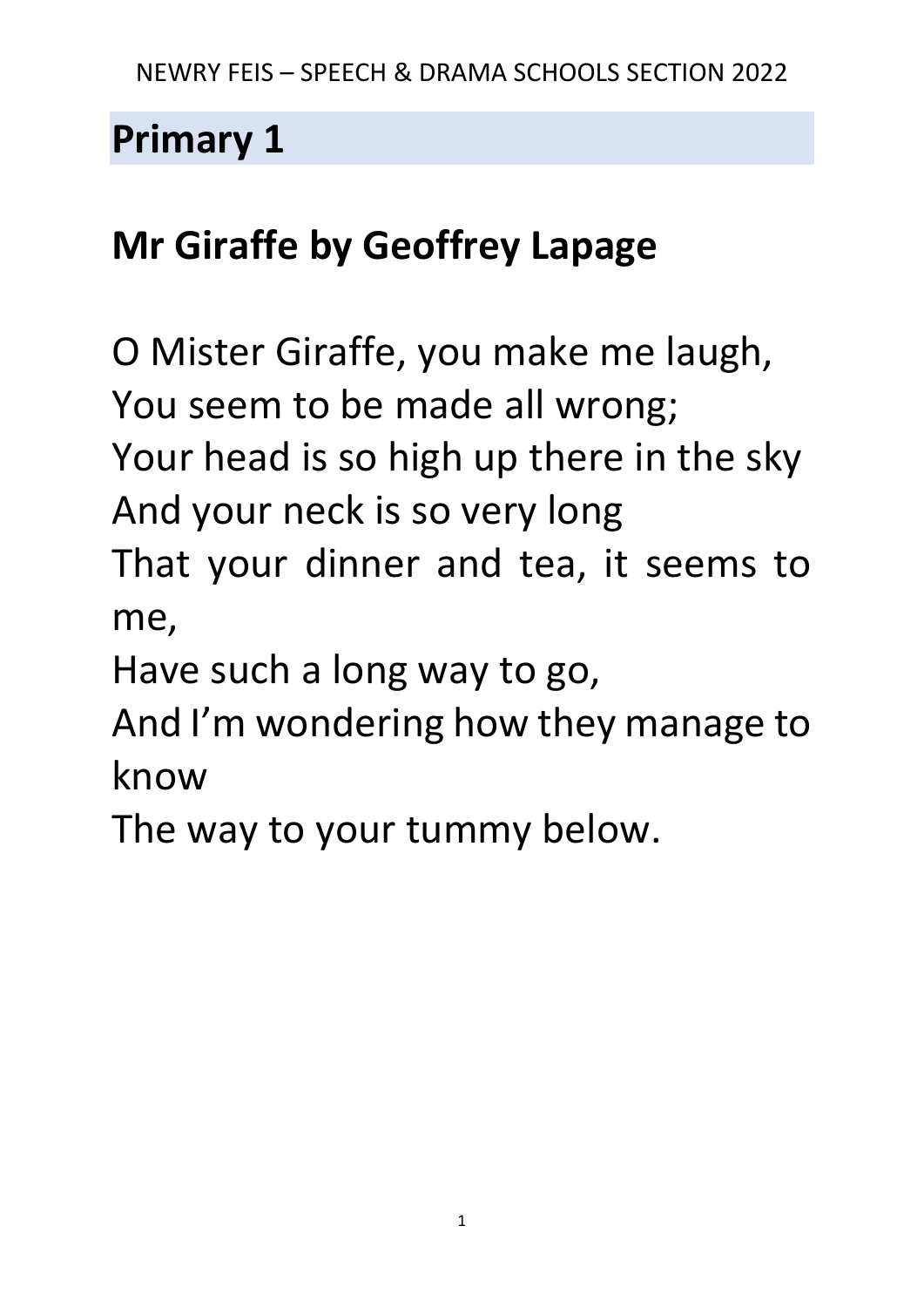# **Upside Down by Aileen Fisher**

It's funny how beetles And creatures like that Can walk upside down As well as walk flat:

They crawl on a ceiling And climb on a wall Without any practice Or trouble at all,

While I have been trying For a year (maybe more) And still I can't stand With my head on the floor.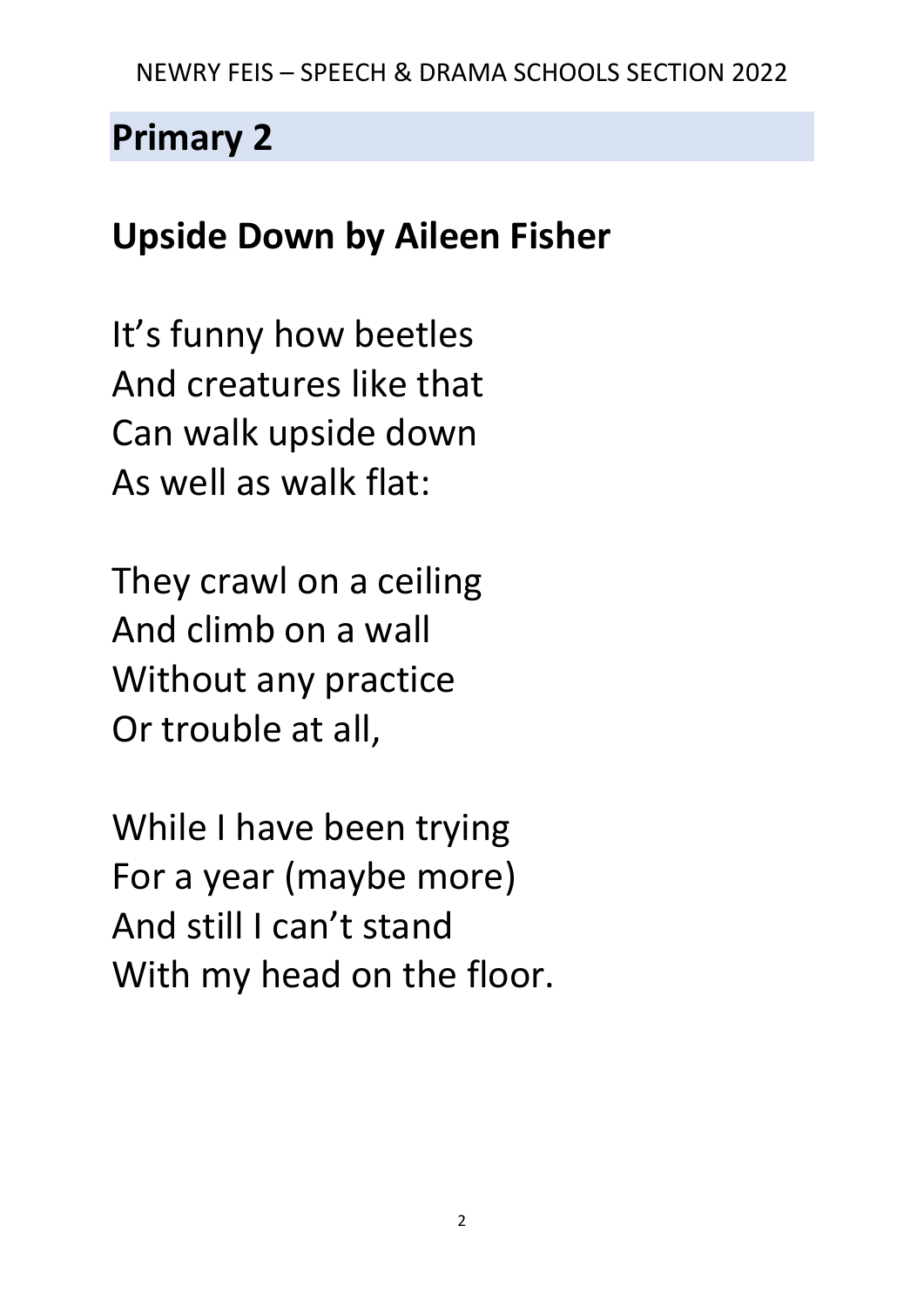#### NEWRY FEIS – SPEECH & DRAMA SCHOOLS SECTION 2022

### **Primary 3**

### **Flying by J.M Westrup**

I saw the moon, One windy night, Flying so fast – All silvery white – Over the sky Like a toy balloon Loose from its string – A runaway moon. The frosty stars Went racing past, Chasing her on Ever so fast. Then everyone said, 'It's the clouds that fly, And the stars and the moon Stand still in the sky.' But I don't mind – I saw the moon Sailing away Like a toy Balloon.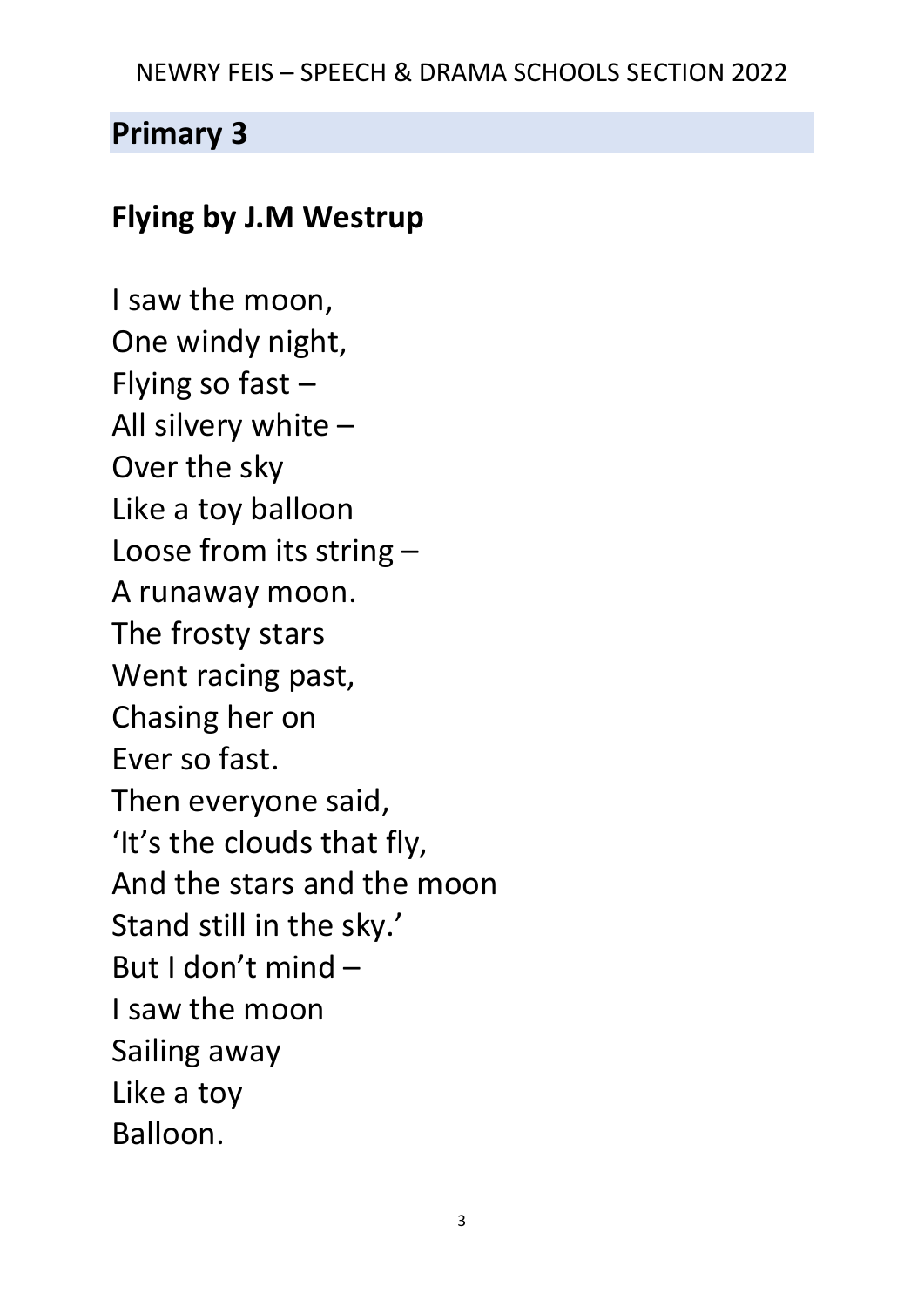## **Alphabet Stew by Jack Prelutsky**

Words can be stuffy, as sticky as glue, but words can be tutored to tickle you too, to rumble and tumble and tingle and sing, to buzz like a bumblebee, coil like a spring.

Juggle their letters and jumble their sounds, swirl them in circles and stack them in mounds, twist them and tease them and turn them about,

teach them to dance upside down, inside out.

Make mighty words whisper and tiny words roar

In ways no one ever had thought of before; cook an improbable alphabet stew,

and words will reveal little secrets to you.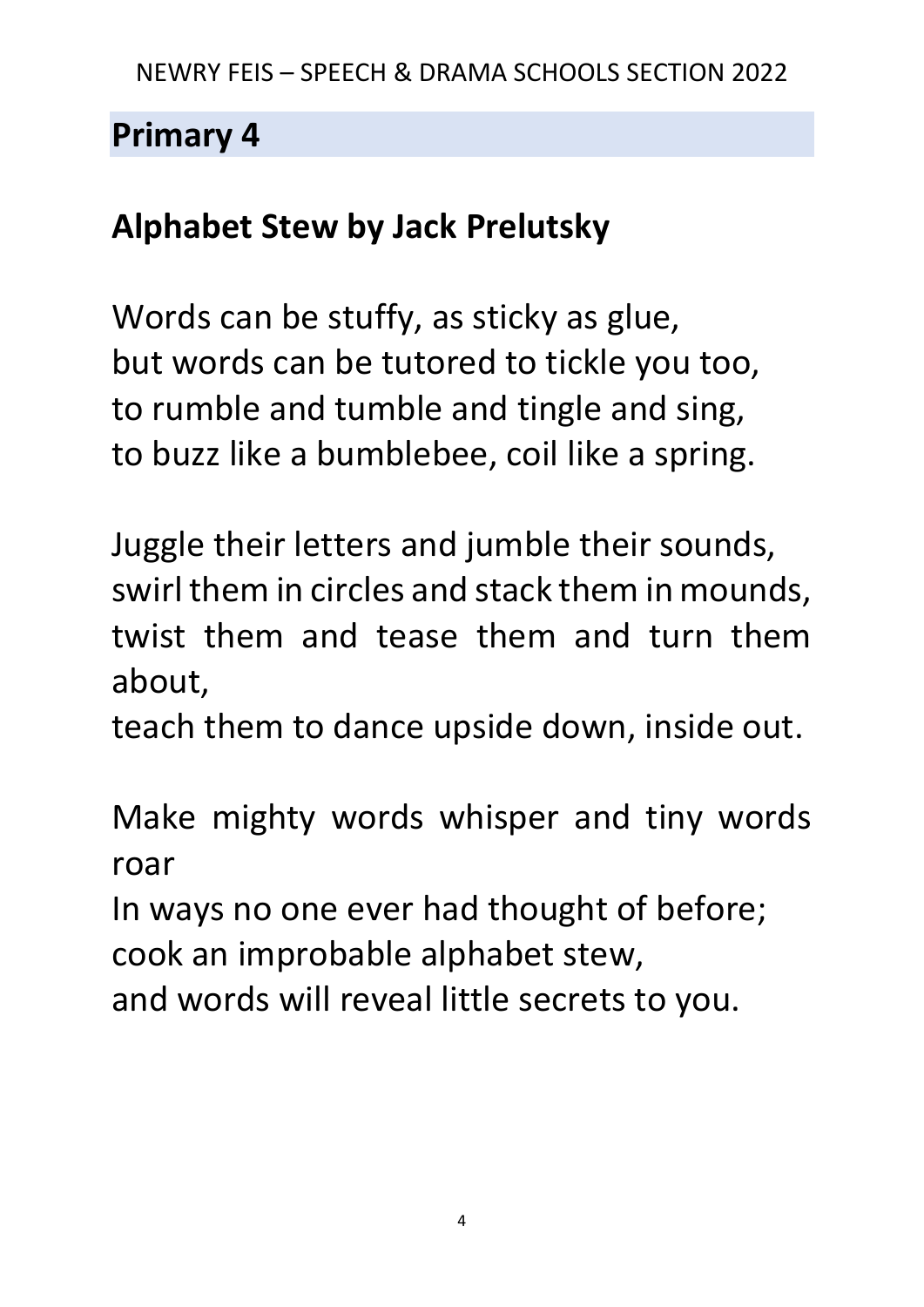#### NEWRY FEIS – SPEECH & DRAMA SCHOOLS SECTION 2022

#### **Primary 5**

#### **I'd like to be a teabag by Peter Dixon**

I'd like to be a teabag, And stay at home all day – And talk to other teabags In a teabag sort of way . . .

I'd love to be a teabag, And lie in a little box – And never have to wash my face Or change my dirty socks . . .

I'd like to be a teabag, An Earl Grey one perhaps, And doze all day and lie around With Earl Grey kind of chaps.

I wouldn't have to do a thing, No homework, jobs or chores – Comfy in my caddy Of teabags and their snores.

I wouldn't have to do exams, I needn't tidy rooms, Or sweep the floor or feed the cat Or wash up all the spoons.

I wouldn't have to do a thing, A life of bliss – you see . . . Except that once in all my life

I'd make a cup of tea!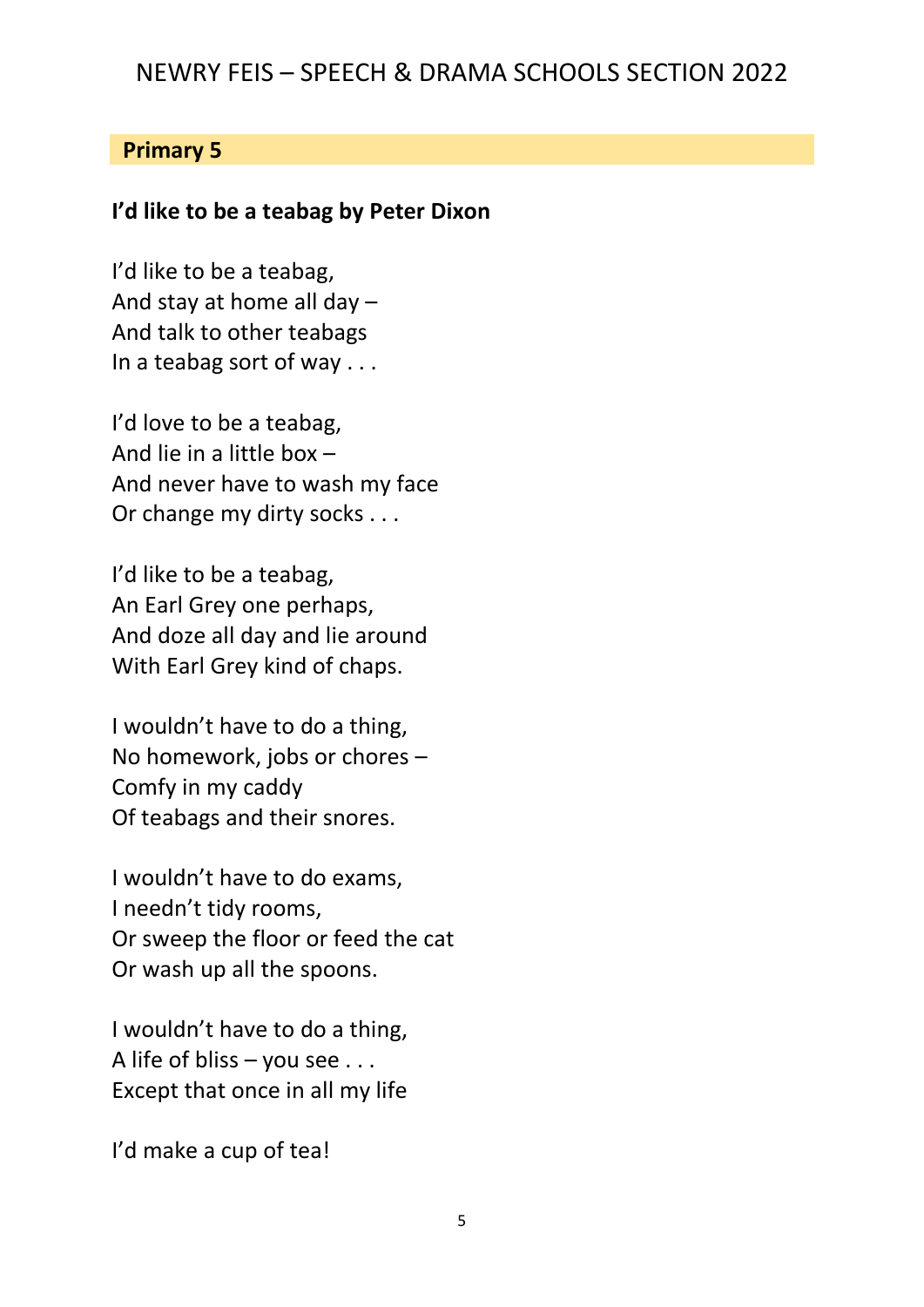#### NEWRY FEIS – SPEECH & DRAMA SCHOOLS SECTION 2022

#### **Primary 6**

#### **The Wind by Gareth Owen**

Listen to the wind awailing Rattling the garden gate Brushing the leaves of the oak tree Rustling in the grate.

The cat lies flat on the hearth rug Washing his face with his paws The dog's asleep in the basket Everyone's indoors.

It screams along the alleys It bellows up the street It groans between the gravestones It bowls hats along the street.

It's pounding at the windows Like the hooves of any angry horse If it blows like this much longer It'll knock the world off its course.

It's quietened down at bedtime Snoring loud and deep At six it rattles the milk crates And finally falls asleep.